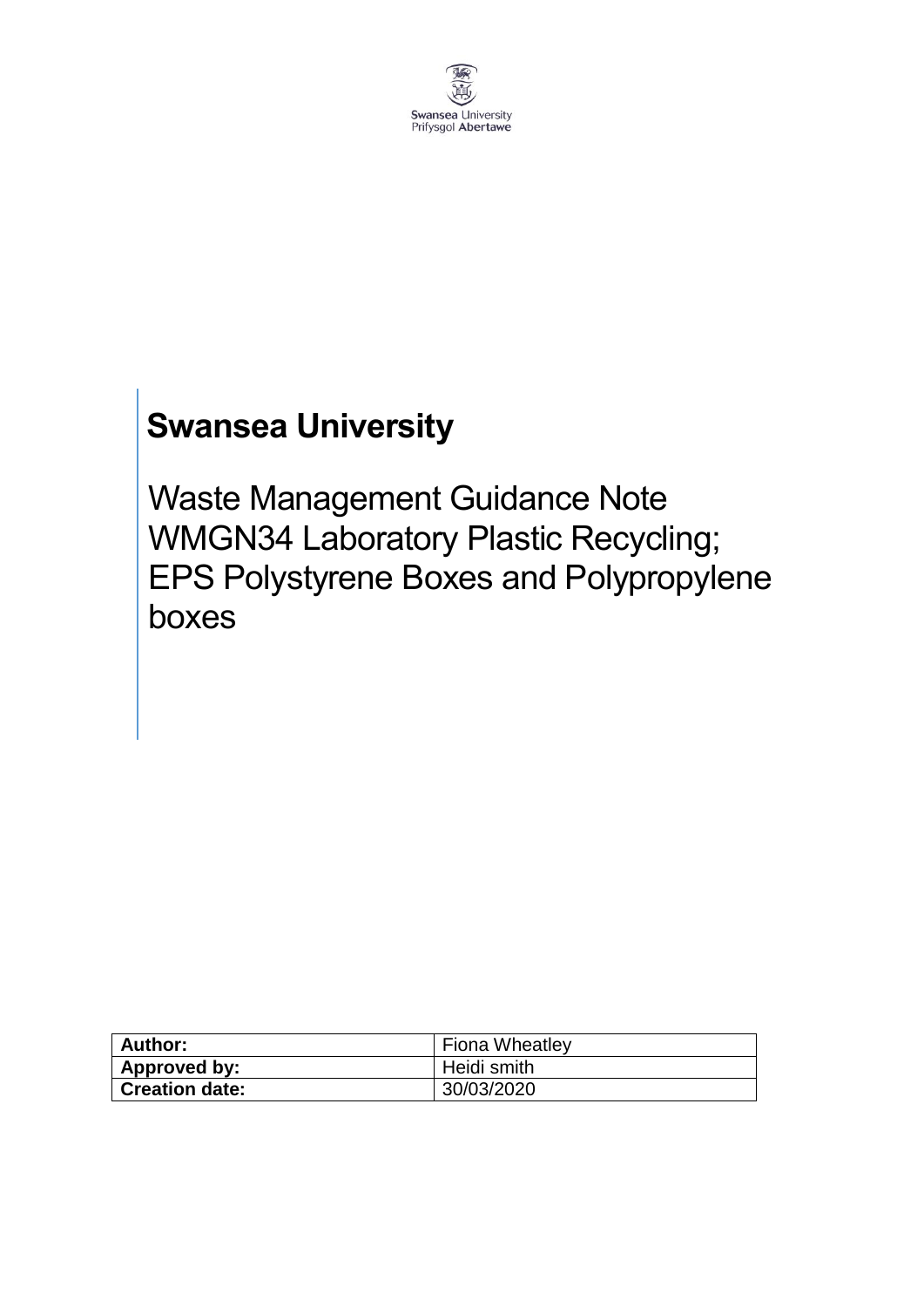| <b>Waste Management Guidance Note WMGN34</b><br><b>Laboratory Plastic Recycling</b><br><b>EPS Polystyrene Boxes and Polypropylene boxes</b> |                                    |
|---------------------------------------------------------------------------------------------------------------------------------------------|------------------------------------|
| <b>Location Generated</b>                                                                                                                   | Varied                             |
| <b>EWC</b>                                                                                                                                  | 15 01 02 Plastic packaging         |
| Type                                                                                                                                        | <b>Mirror Non-Hazardous</b>        |
| <b>Disposal Method</b>                                                                                                                      | Segregated for recycling           |
| Bin/Bag Type                                                                                                                                | Baled for compaction and recycling |

#### **Duty of Care Requirements**

Any business or public body that generates waste materials should apply the waste hierarchy to all streams in order to minimise the amount of waste sent for disposal. In practice, this means ensuring all wastes are segregated at source and disposed of via the correct stream. General municipal waste should be the last option.

The University has committed to segregating its waste at source, focusing on separating key recycling streams; cans, paper, plastics, food and glass. Segregation at source improves recyclate quality and also adheres to the Waste Regulations (England and Wales) 2011. The Regulations stipulate that materials such as paper, metal, plastic and glass must be collected separately to encourage high quality of recycling material.

Though classified as non-hazardous it is a legal requirement under the Hazardous Waste Regulations to segregate hazardous wastes from non-hazardous wastes and to ensure that all wastes are correctly classified. Incorrectly disposing of hazardous waste via the general municipal waste stream can lead to legal and financial penalties dependent upon the severity of the noncompliance.

The University is now able to bale (pre-treat) some types of plastic for recycling, meaning a reduction in the volume of bulky waste placed into non-recycling bins, whilst complying with the waste hierarchy.

The following EPS Polystyrene (expanded polystyrene) and plastic tip boxes generated in laboratories must now be segregated for recycling;

| PS | EPS Polystyrene (expanded polystyrene) white packaging boxes |
|----|--------------------------------------------------------------|
|    | Polypropylene empty tip boxes                                |

We are constantly searching for new recycling avenues for laboratory single use plastics.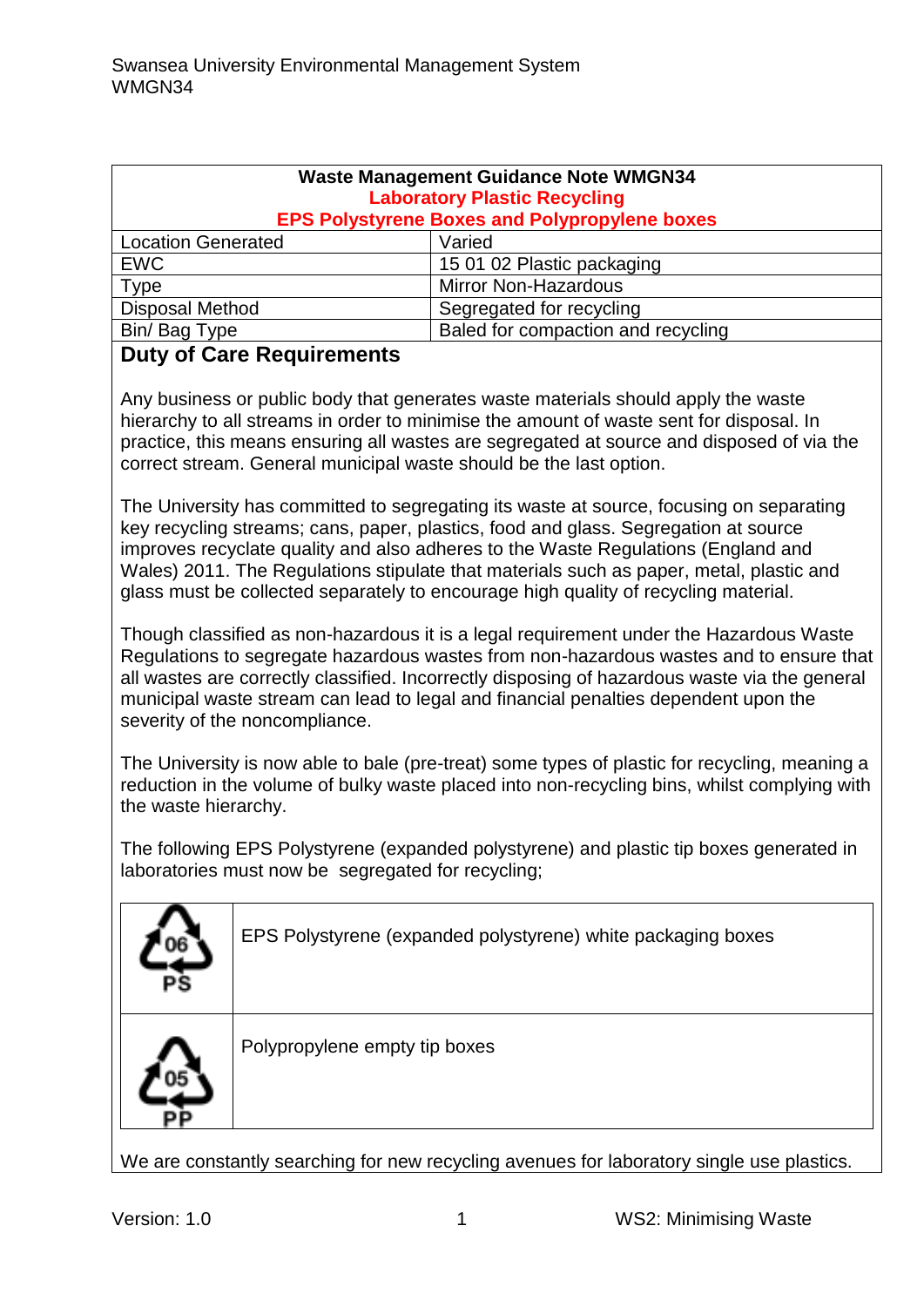| <b>Items</b>                                                                                                                                     | <b>Items</b>                                                                                                                                                                                           |
|--------------------------------------------------------------------------------------------------------------------------------------------------|--------------------------------------------------------------------------------------------------------------------------------------------------------------------------------------------------------|
| Many laboratory supply orders arrive safely<br>packaged in white polystyrene boxes, these<br>must now be separated for recycling.                | Vast amounts of empty tip boxes are<br>generated by laboratories, these must now<br>be separated for recycling (all colours).                                                                          |
|                                                                                                                                                  |                                                                                                                                                                                                        |
| Box Must display 06 PS triangle symbol                                                                                                           | Box Must display 05 PP triangle symbol                                                                                                                                                                 |
| Please remove all packaging and tape<br>from the boxes for recycling. Spray/wipe<br>clean with Virkon/ ethanol/isopropanol                       | Please remove all packaging and tape<br>from the boxes for recycling. Spray/wipe<br>clean with Virkon/ ethanol/isopropanol                                                                             |
| <b>Disposal Instructions</b>                                                                                                                     | <b>Disposal Instructions</b>                                                                                                                                                                           |
| <b>Singleton Campus</b>                                                                                                                          | <b>Singleton Campus</b>                                                                                                                                                                                |
| When 5-10 boxes have been stored<br>Spray/wipe clean with Virkon/<br>ethanol/isopropanol<br>Place works order via the helpdesk<br>for collection | Spray/wipe clean tip box with Virkon/<br>ethanol/isopropanol<br>Collect in clear bag (e.g 60l sack if<br>space allows)<br>When bag is full place works order<br>via the <b>helpdesk</b> for collection |
| <b>Bay Campus</b>                                                                                                                                | <b>Bay Campus</b>                                                                                                                                                                                      |
| When 5-10 boxes have been stored<br>Spray/wipe clean with Virkon/<br>ethanol/isopropanol<br>Take to Engineering service yard                     | Spray/wipe clean tip box with Virkon/<br>ethanol/isopropanol<br>Collect in clear bag (e.g. 60l sack if<br>space allows)                                                                                |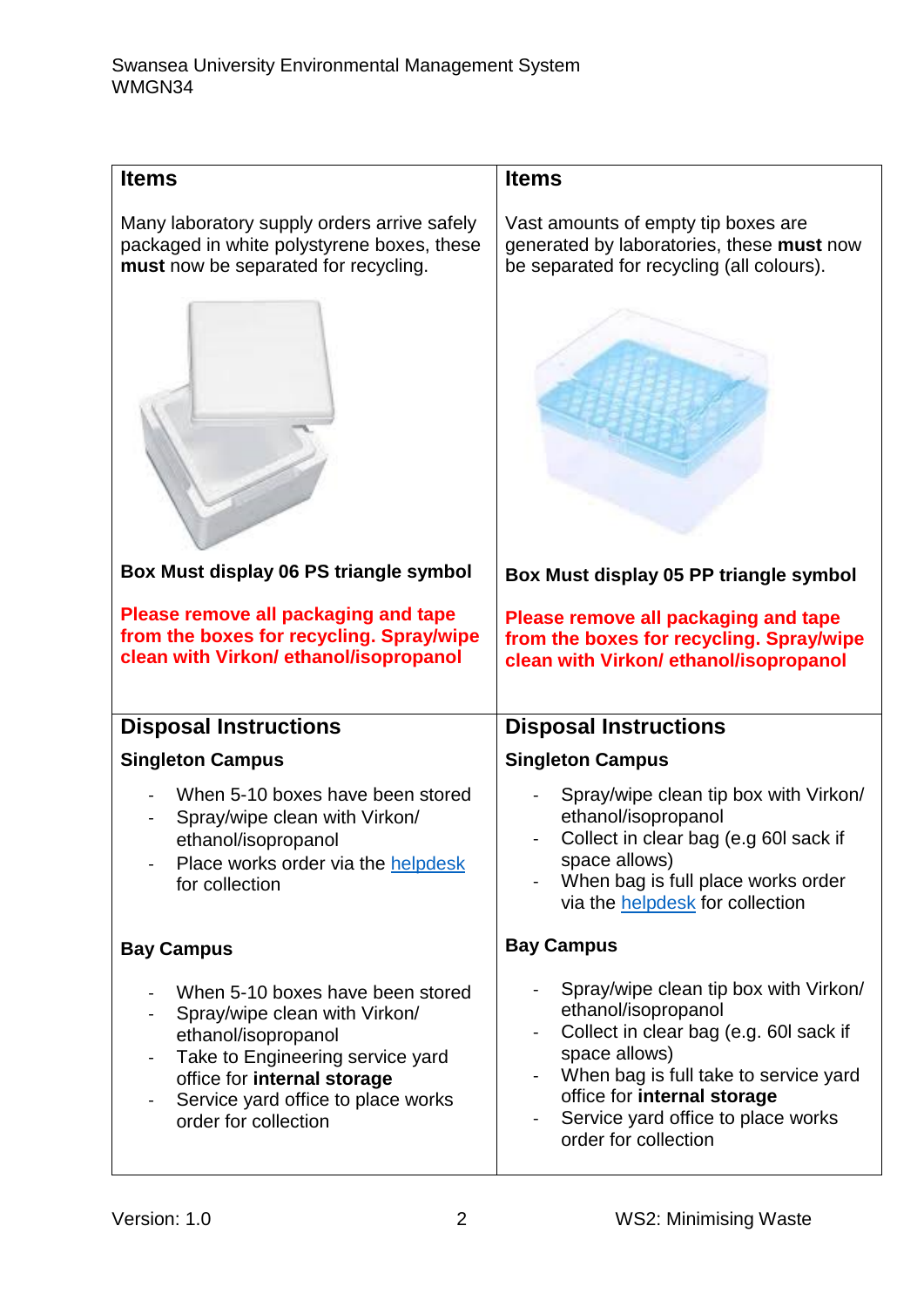#### **Disposal Cost**

The disposal cost is factored into the University's waste management service provision; therefore there is no direct cost to individuals/Colleges/PSUs. However individuals can minimise cost and contribute to the University's target to achieve 63% diversion rate away from EFW or landfill by ensuring all recyclable plastic are disposed of via the dedicated bins.

**For further guidance please contact [estates-waste@swansea.ac.uk](mailto:estates-waste@swansea.ac.uk)** Or click [here](https://www.swansea.ac.uk/sustainability/sustainability-minimal-waste/) for the University's Minimal Waste page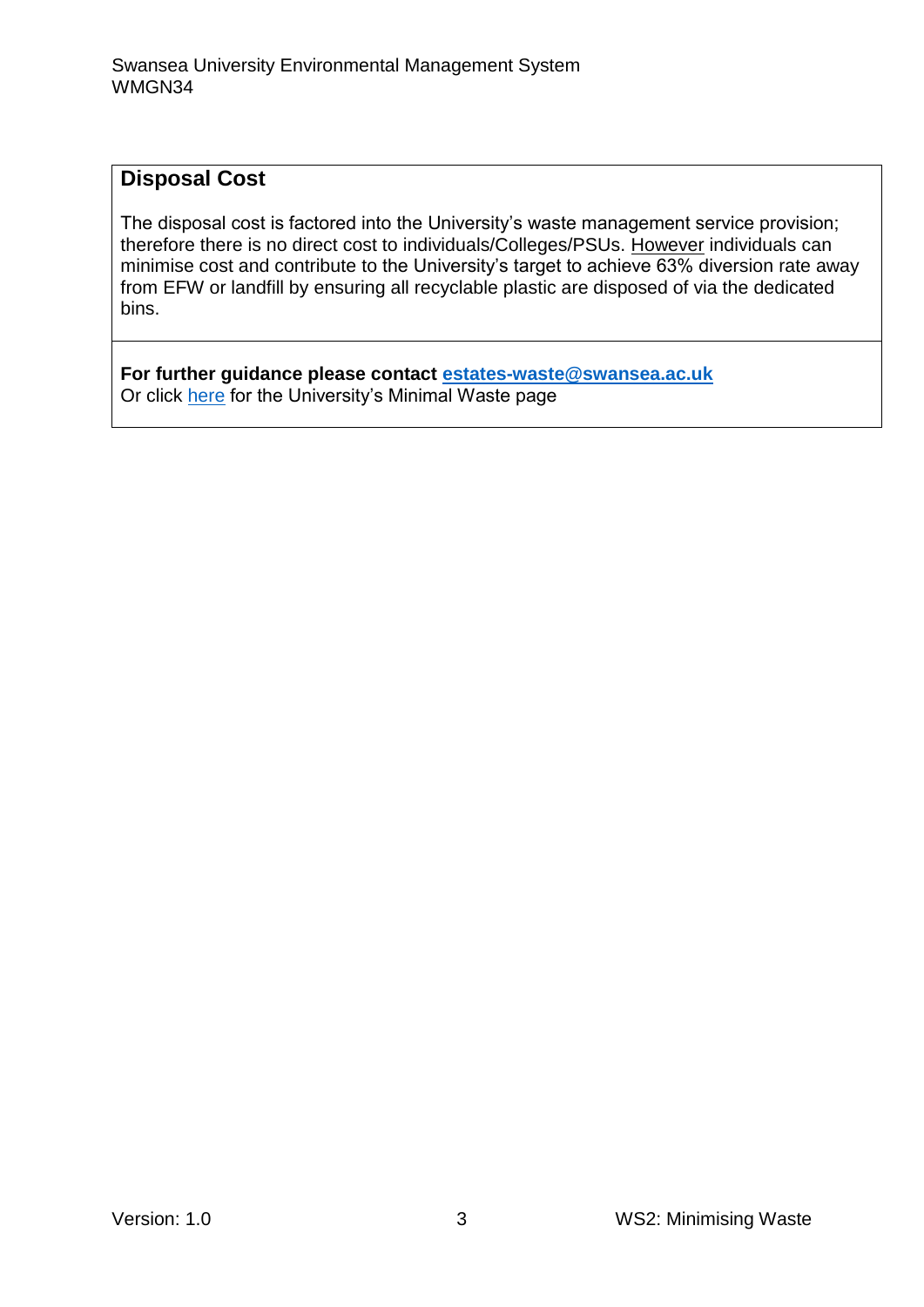

## **Laboratory Plastic Recycling**

### **Polypropylene Tip boxes and EPS Polystyrene Boxes**